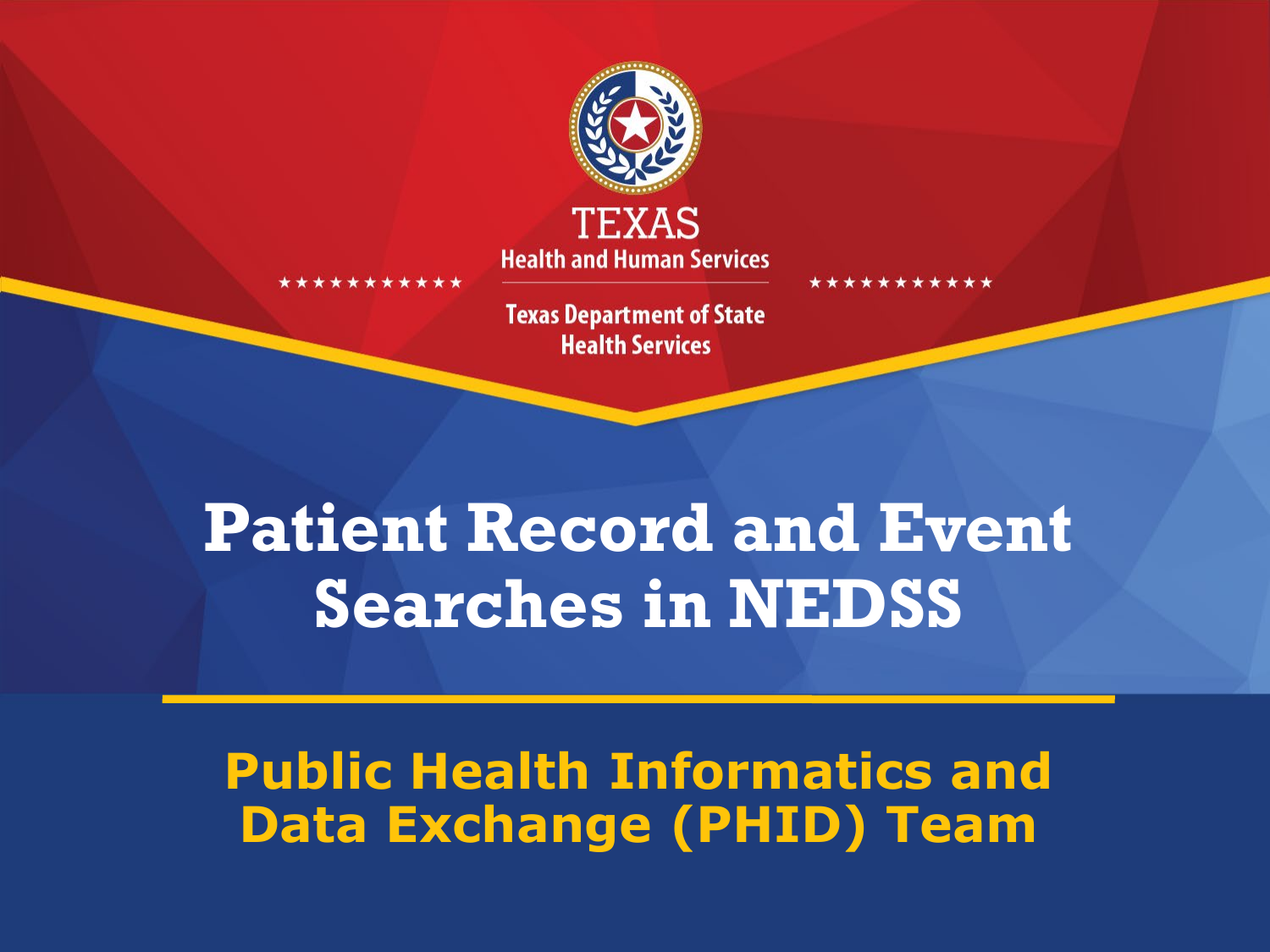# **Searching**



★★

**Texas Department of State Health Services** 

- All patient records and events are assigned a unique ID. The IDs can be found in most reports and in the user interface.
- You should refer to the Data Dictionaries to determine the best report to use.
- There are a few ways to search for patient records and events in NEDSS.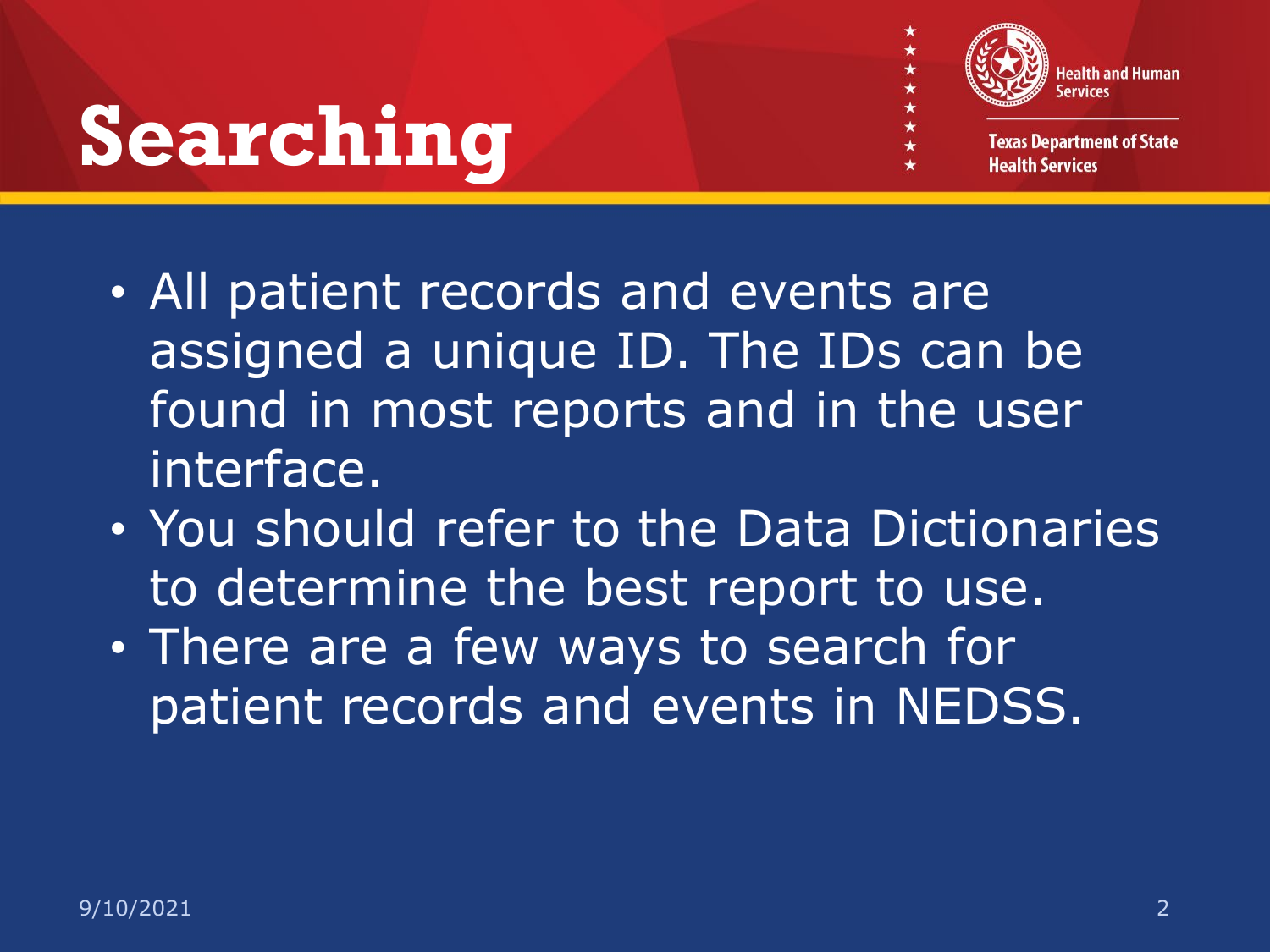#### **Dashboard Search**



**Texas Department of State Health Services** 

#### The first way to search by name or Event ID is on the Dashboard.

| --- ---- ,<br>Release 6.0.9-GA Dashboard | start get a more can<br>--------- <b>---------</b><br>a sa provincia d<br>٠                                             | $\overline{\phantom{m}}$ |
|------------------------------------------|-------------------------------------------------------------------------------------------------------------------------|--------------------------|
|                                          |                                                                                                                         |                          |
| <b>Patient Search</b>                    |                                                                                                                         | E                        |
| <b>Search Demographics</b>               |                                                                                                                         |                          |
|                                          | (By default, search uses 'Starts With'. To search using<br>'Contains', enter % at start of text or use Advanced Search) |                          |
| <b>Last Name:</b>                        |                                                                                                                         |                          |
| <b>First Name:</b>                       |                                                                                                                         |                          |
| DOB:                                     | 扁                                                                                                                       |                          |
| <b>Current Sex:</b>                      |                                                                                                                         |                          |
| <b>Search Identifiers</b>                |                                                                                                                         |                          |
| Event ID Type:                           | v                                                                                                                       |                          |
| Patient ID(s):                           |                                                                                                                         |                          |
|                                          | (Separate IDs by commas, semicolons, or spaces)                                                                         |                          |
|                                          | Search<br>Clear<br><b>Advanced Search</b>                                                                               |                          |

 $9/10/2021$   $3$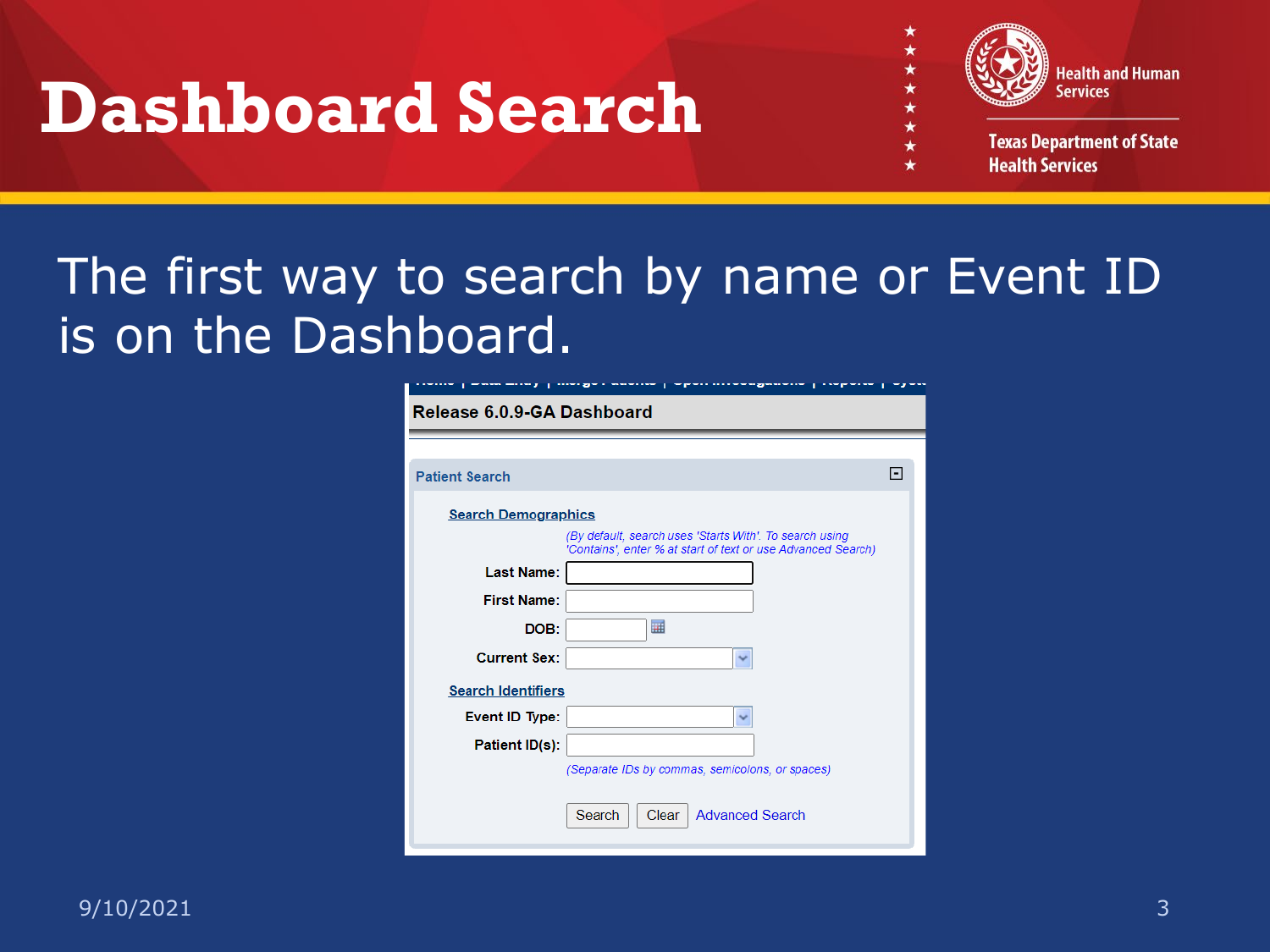#### **Dashboard Name Search**



**Texas Department of State Health Services** 

Notice the message above Last Name: *(By default, search uses 'Starts With'. To search using 'Contains', enter % at start of text or use Advanced Search)*

For name searches, we recommend using the first 3 letters of the last and first names.

Keep in mind the more pieces of information you enter in the search, the less likely you are of returning results.

| Release 6.0.9-GA Dashboard |                                                                                                                         |   |  |  |
|----------------------------|-------------------------------------------------------------------------------------------------------------------------|---|--|--|
|                            |                                                                                                                         |   |  |  |
| <b>Patient Search</b>      |                                                                                                                         | н |  |  |
| <b>Search Demographics</b> |                                                                                                                         |   |  |  |
|                            | (By default, search uses 'Starts With'. To search using<br>'Contains', enter % at start of text or use Advanced Search) |   |  |  |
| <b>Last Name:</b>          |                                                                                                                         |   |  |  |
| <b>First Name:</b>         |                                                                                                                         |   |  |  |
| DOB:                       | anti                                                                                                                    |   |  |  |
| <b>Current Sex:</b>        | $\checkmark$                                                                                                            |   |  |  |
| <b>Search Identifiers</b>  |                                                                                                                         |   |  |  |
| Event ID Type:             | $\checkmark$                                                                                                            |   |  |  |
| Patient ID(s):             |                                                                                                                         |   |  |  |
|                            | (Separate IDs by commas, semicolons, or spaces)                                                                         |   |  |  |
|                            | Search<br>Clear<br><b>Advanced Search</b>                                                                               |   |  |  |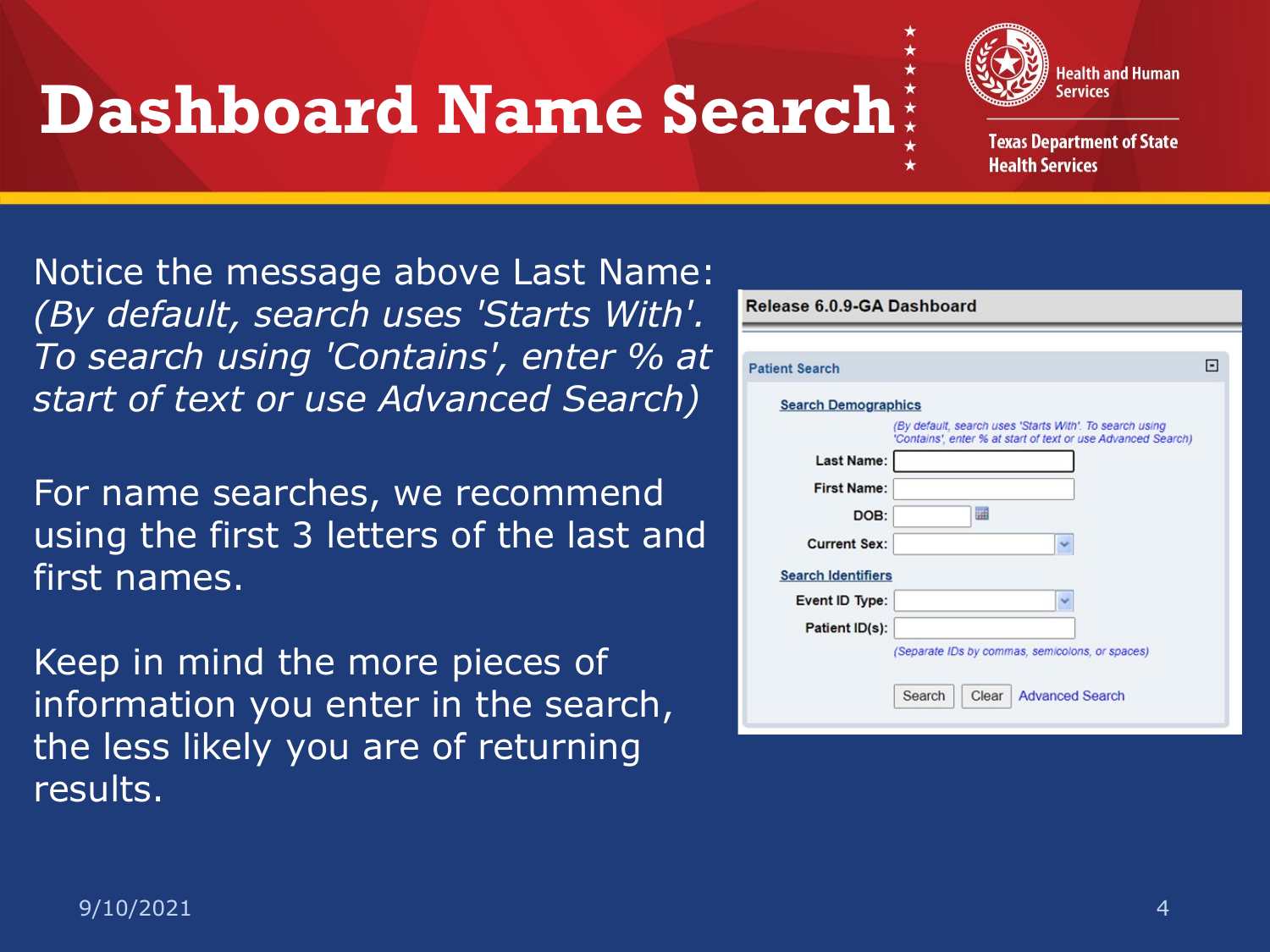## **Dashboard Name Search**



**Texas Department of State Health Services** 

- After searching, results will be displayed.
- If the patient record is displayed, you can choose the Patient ID link to open the patient record.
- If you are unable to locate the patient record you are searching for, you can choose *Add New.*

|                   |             |             |                                                       |                                                                                                                                                                               |     | New Search               |
|-------------------|-------------|-------------|-------------------------------------------------------|-------------------------------------------------------------------------------------------------------------------------------------------------------------------------------|-----|--------------------------|
|                   |             |             |                                                       |                                                                                                                                                                               |     | Add New                  |
|                   |             |             |                                                       | Your Search Criteria: Last Name Starts With 'stu', First Name Starts With 'pam', resulted in 37 possible matches. Would you like to refine your search or add a new patient ? |     |                          |
|                   |             |             | <b>Results 1 to 20 of 37</b> Previous $1 \mid 2$ Next |                                                                                                                                                                               |     |                          |
|                   |             |             |                                                       |                                                                                                                                                                               |     | Remove All Filters/Sorts |
| <b>Patient ID</b> | <b>Name</b> | Age/DOB/Sex | <b>Address</b>                                        | <b>Phone/Email</b>                                                                                                                                                            | HD. |                          |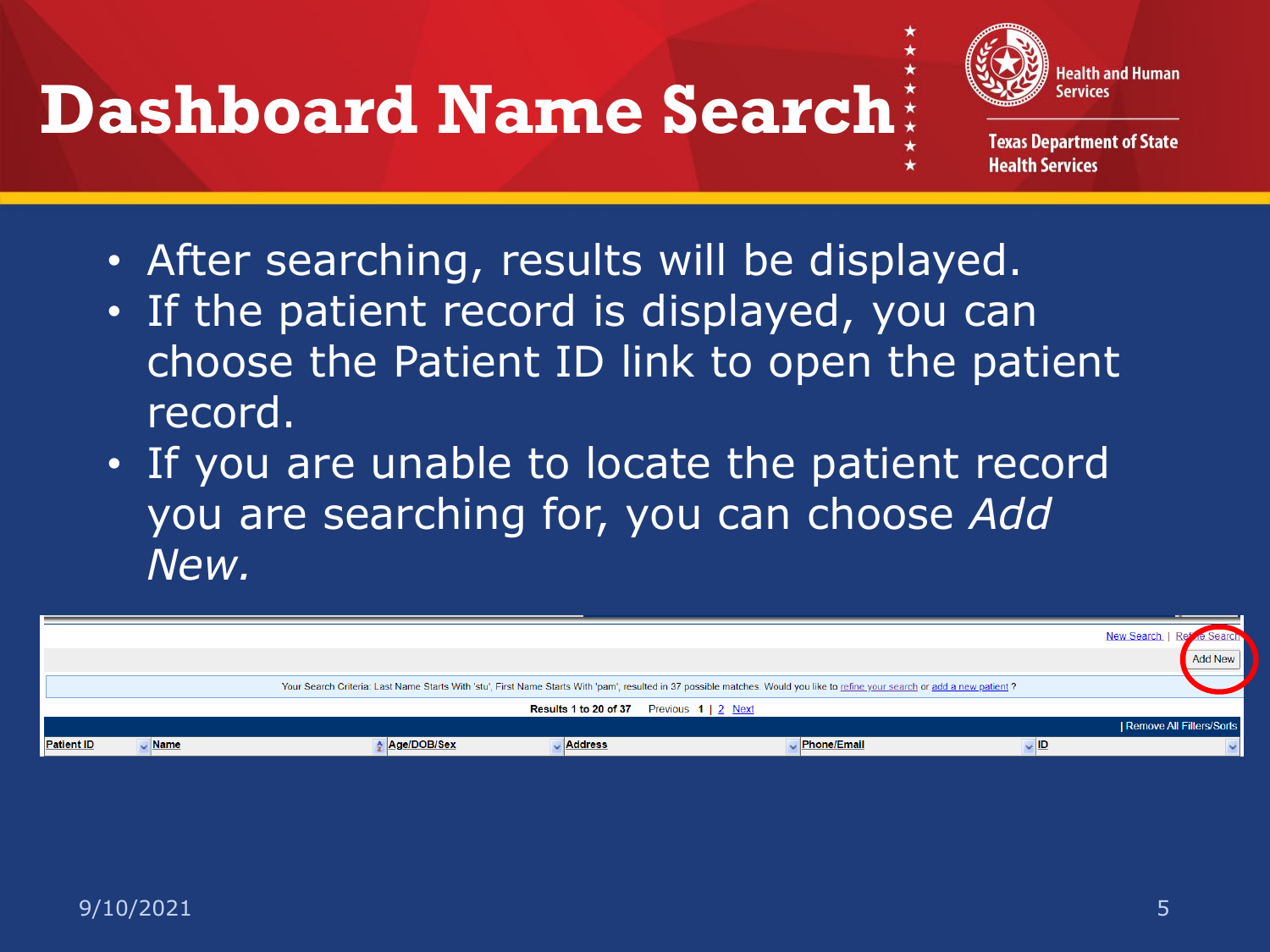## **Search Event IDs**



**Texas Department of State Health Services** 

If you have an Event ID, choose the Event ID Type. A new box will appear for the Event ID Value. Choose Search.

#### Note:

Investigations begin with CAS. Lab Reports begin with OBS. Vaccinations begin with INT. Notifications begin with NOT.

| <b>Patient Search</b>      |                                                                                                                         |
|----------------------------|-------------------------------------------------------------------------------------------------------------------------|
| <b>Search Demographics</b> |                                                                                                                         |
|                            | (By default, search uses 'Starts With'. To search using<br>'Contains', enter % at start of text or use Advanced Search) |
| <b>Last Name:</b>          |                                                                                                                         |
| <b>First Name:</b>         |                                                                                                                         |
| DOB:                       | 肅                                                                                                                       |
| <b>Current Sex:</b>        | $\checkmark$                                                                                                            |
| <b>Search Identifiers</b>  |                                                                                                                         |
| Event ID Type:             | Lab ID                                                                                                                  |
| Event ID:                  |                                                                                                                         |
| Patient ID(s):             |                                                                                                                         |
|                            | (Separate IDs by commas, semicolons, or spaces)                                                                         |
|                            | <b>Advanced Search</b><br>Search<br>Clear                                                                               |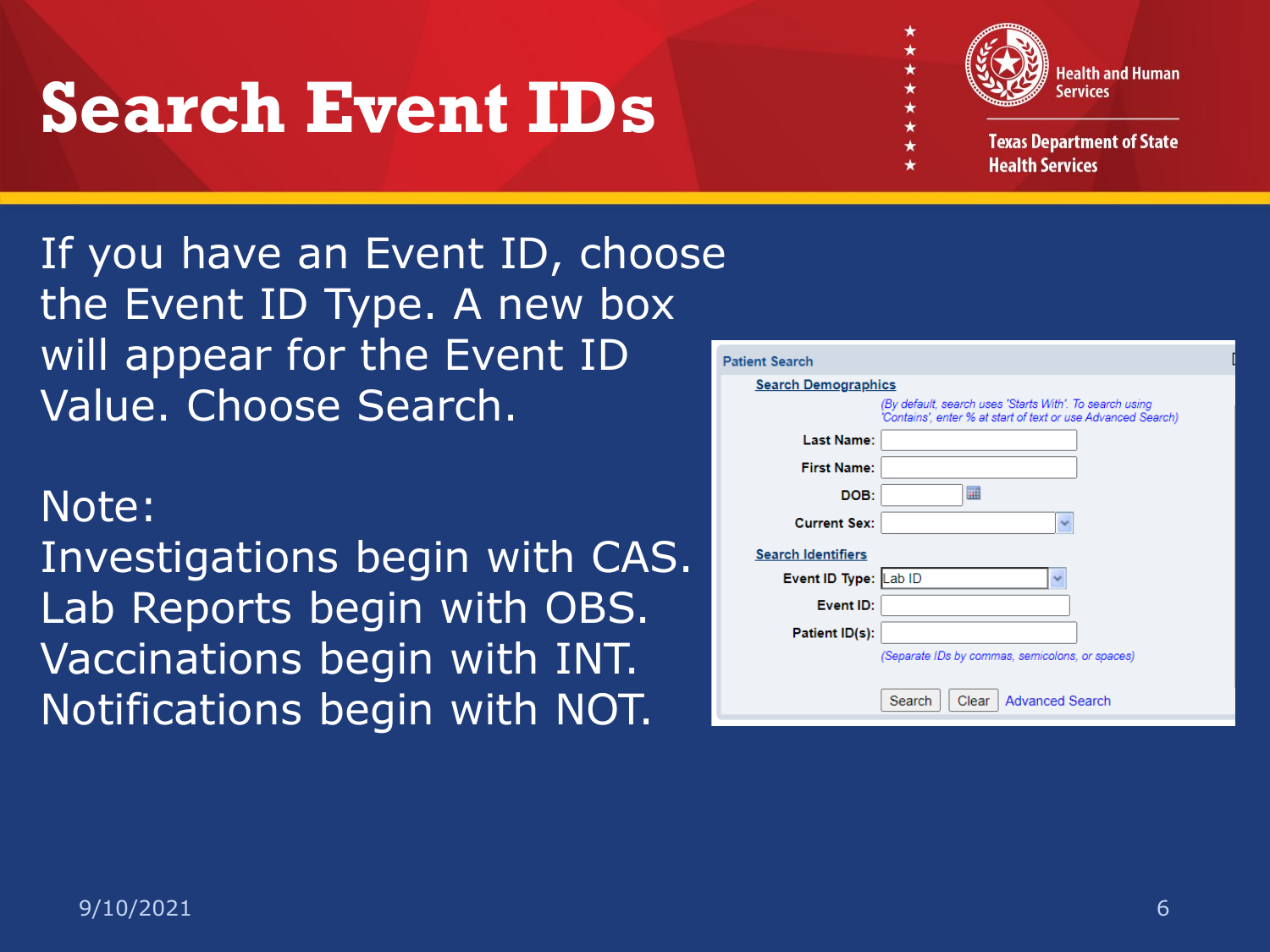## **Search Patient ID**



**Texas Department of State Health Services** 

To search for a patient ID, enter the value in the Patient ID(s) field and choose Search

| $-111$                     | .,<br>$-$<br>a matematica de la contrata della contrata della contrata della contrata della contrata della contrata della contrata della contrata della contrata della contrata della contrata della contrata della contrata della contrata<br>---- 1 - 7 |   |  |
|----------------------------|-----------------------------------------------------------------------------------------------------------------------------------------------------------------------------------------------------------------------------------------------------------|---|--|
| Release 6.0.9-GA Dashboard |                                                                                                                                                                                                                                                           |   |  |
|                            |                                                                                                                                                                                                                                                           |   |  |
| <b>Patient Search</b>      |                                                                                                                                                                                                                                                           | E |  |
| <b>Search Demographics</b> |                                                                                                                                                                                                                                                           |   |  |
|                            | (By default, search uses 'Starts With'. To search using<br>'Contains', enter % at start of text or use Advanced Search)                                                                                                                                   |   |  |
| <b>Last Name:</b>          |                                                                                                                                                                                                                                                           |   |  |
| <b>First Name:</b>         |                                                                                                                                                                                                                                                           |   |  |
| DOB:                       | 圃                                                                                                                                                                                                                                                         |   |  |
| <b>Current Sex:</b>        | V                                                                                                                                                                                                                                                         |   |  |
| <b>Search Identifiers</b>  |                                                                                                                                                                                                                                                           |   |  |
| Event ID Type:             | V                                                                                                                                                                                                                                                         |   |  |
| Patient ID(s):             |                                                                                                                                                                                                                                                           |   |  |
|                            | (Separate IDs by commas, semicolons, or spaces)                                                                                                                                                                                                           |   |  |
|                            | Search<br>Clear<br><b>Advanced Search</b>                                                                                                                                                                                                                 |   |  |
|                            |                                                                                                                                                                                                                                                           |   |  |